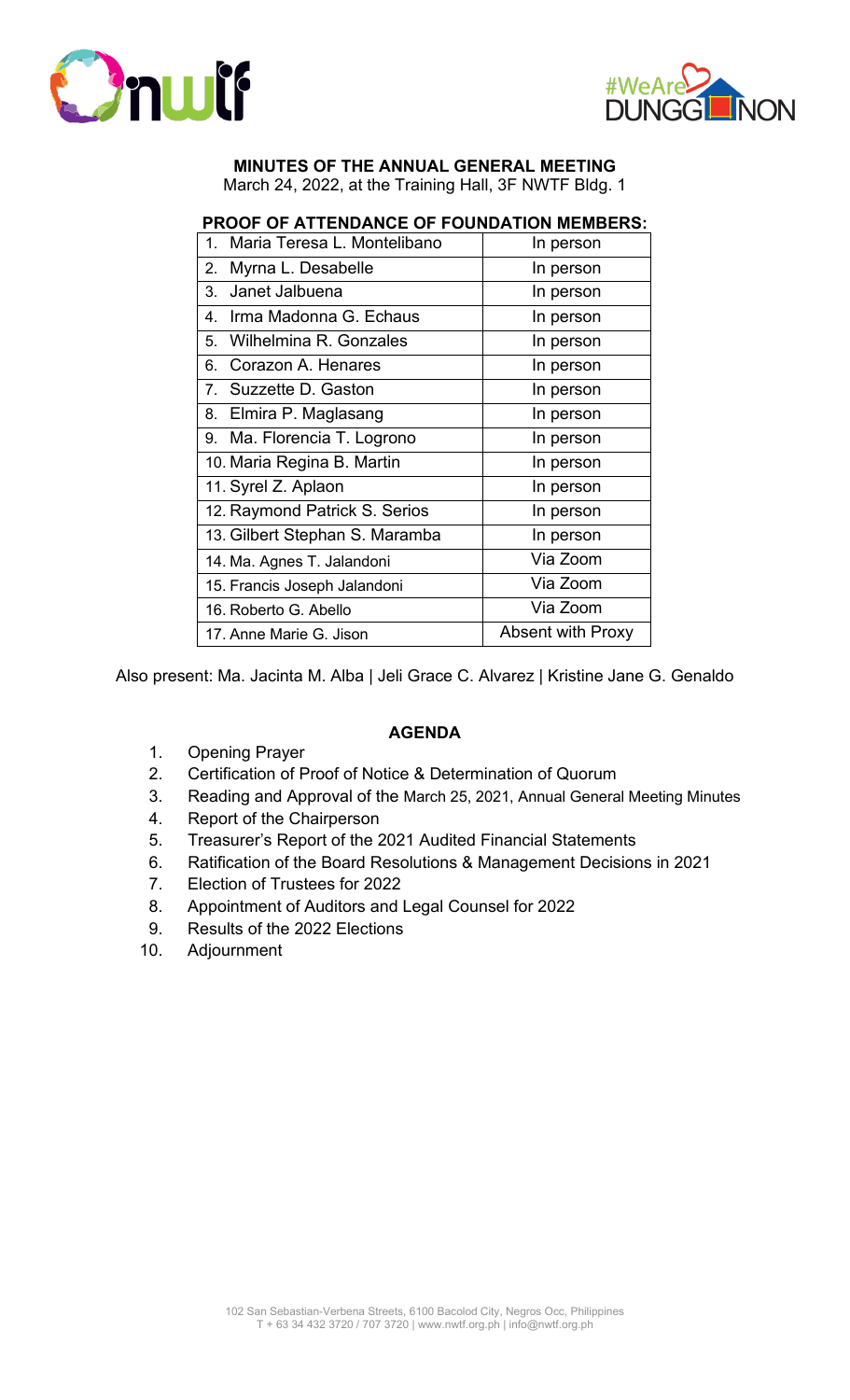

## **1. CALL TO ORDER**

The Chairperson of the Board, JS Jalbuena, led the group in prayer, called the meeting to order at 2:00 PM and presided over the meeting.

## **2. CERTIFICATION OF NOTICE AND QUORUM**

The Corporate Secretary, Ma. Jacinta Presentacion M. Alba certified that all of the members of the Foundation were duly notified of the meeting on March 1, 2022.

#### **3. APPROVAL OF THE MINUTES OF THE 2020 MEETING**

After a short review of the Minutes of the March 25, 2021, Annual General Meeting, it was approved as presented.

#### **4. REPORT OF THE CHAIRPERSON**

Chairperson JS Jalbuena gave the following message to the General Membership:

*Being a Board Chairperson was never my cup of tea. Becoming the Board Chairperson of a renowned NGO in the middle of a pandemic made it even more formidable. But the challenges brought about by COVID-19, made me realize that one must step up and face this new normal head-on.*

*As a first-time Board Chairperson, I had to do a lot of homework to ably provide support to the management of NWTF.*

*To this end, we ensured that all committees tackled issues and concerns in their area. I am happy to report that the Audit Committee, which I Chair met five times from April 2021 to March 2022. The Governance Committee met twice and was able to update the Governance Manual to include a nomination policy and assessment tools for both individual members and the Board as a whole. The HR Committee met three times and tackled so many employee-care concerns it was evident that HR was proactive despite the Covid challenges. The Risk and Finance Committee, which met four times, continuously assessed the risks brought about by Covid. They examined issues related to the Portfolio-at-Risk or PAR and assessed low-cost sources of funds to help our clients recover from the pandemic and calamities. Finally, the SPM Committee met once and discussed client movements in early 2021 and retention rates.*

*The health of our staff was a concern and the Board asked for updates regarding their vaccination status and supported management in their effort to ensure that all employees had access to both vaccines for prevention and medication, for treatment. We also had many organization-wide online conversations organized by the HR Department to ensure the staff's continued well-being while complying with all regulations and health protocols, especially those located outside of Negros Island.*

*The Board supported the activities that management organized for the clients, like continued access to health services through telemedicine, skills training webinars, and, where possible, inperson Medical, Dental, and Surgical missions.* 

*Fifteen typhoons crossed the Philippine territory in 2021, but we were most affected by typhoon Odette on December 17. Following our policy, employees whose homes were damaged by the typhoon received calamity relief. Because of the devastation it brought, Board members even donated personal funds to supplement the relief efforts of NWTF for clients who were greatly affected. Thank you very much for your contributions.*

*We were all so hopeful that things would start improving in 2021. And it did, though not enough to cover the losses of 2020.*

*On the compliance side, we were able to get approval from the Microfinance NGO Regulatory Council (MNRC) for regulatory relief for our 2020 operations. In March 2022, the MNRC approved our re-accreditation for another three years expiring in March 2025.*

*We are pleased that we finally received in September 2021 the SEC-approved Amended Articles and By-Laws, which we submitted in 2019. Hence, our Trustees will have 3-year terms of office starting this year.*

*The pandemic has been a mixed bag for us. On the one hand, we could not expand or open any new branch, stagnating at 197. But, on the other hand, the pandemic allowed us to do a lot of introspection about who we are as an organization, what we want to achieve for our clients, and where we want to go. It has also allowed us to review our standards and procedures, streamlining and fine-tuning for better productivity and efficiency, especially on the support side.*